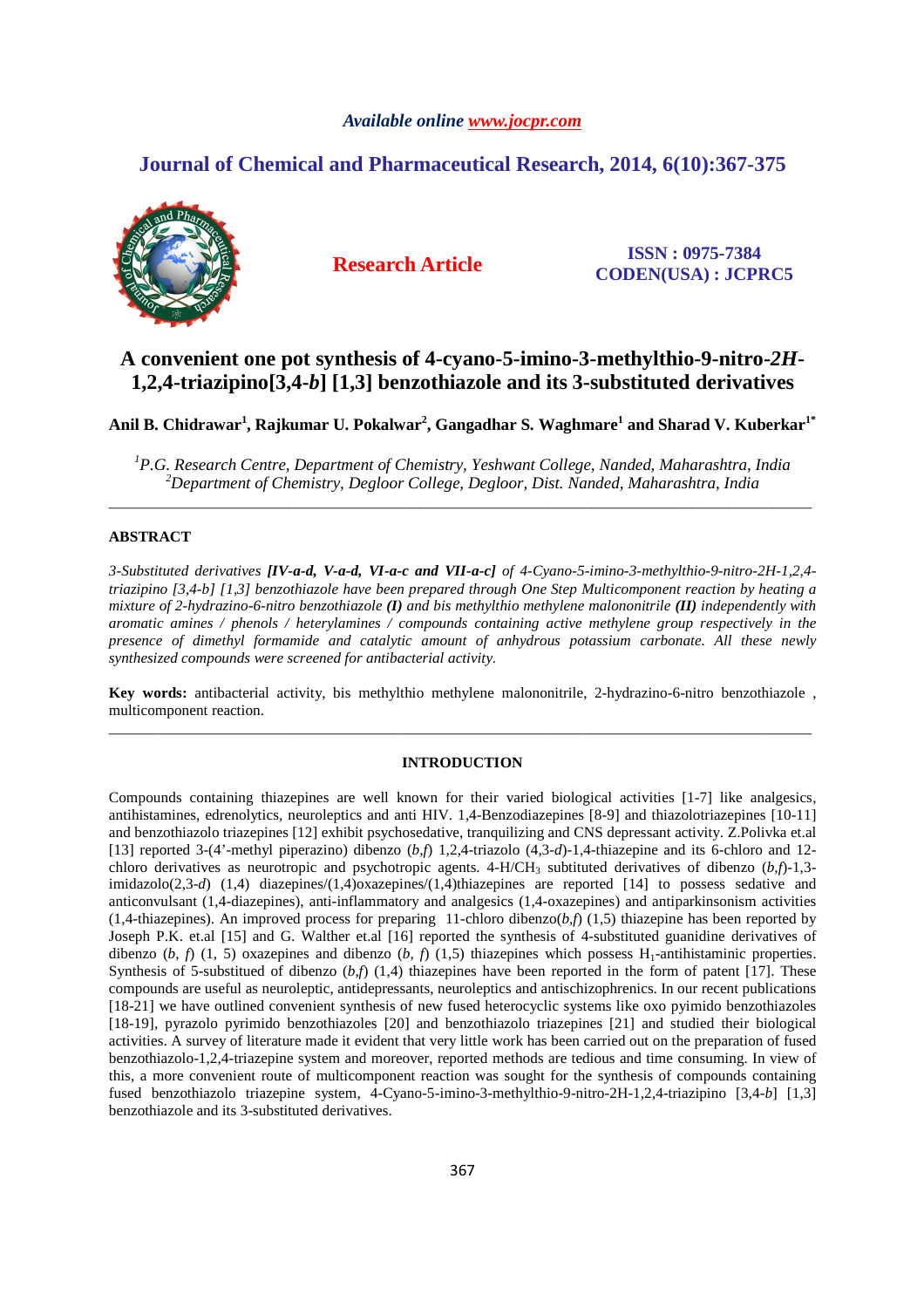# *\_\_\_\_\_\_\_\_\_\_\_\_\_\_\_\_\_\_\_\_\_\_\_\_\_\_\_\_\_\_\_\_\_\_\_\_\_\_\_\_\_\_\_\_\_\_\_\_\_\_\_\_\_\_\_\_\_\_\_\_\_\_\_\_\_\_\_\_\_\_\_\_\_\_\_\_\_\_* **EXPERIMENTAL SECTION**

All melting points were determined in open capillary tube and were uncorrected. IR spectra were recorded with potassium bromide pellets technique, <sup>1</sup>H NMR spectra were recorded on AVANCE 300 MHz Spectrometer in DMSO using TMS as internal standard. Mass spectra were recorded on a FT VG-7070 H Mass Spectrometer using EI technique at 70 eV. All the reactions were monitored by Thin layer chromatography.

**Synthesis of 4-Cyano-5-imino-3-methylthio-9-nitro-2H-1,2,4-triazipino [3,4-***b***] [1,3] benzo thiazole. (III)** A mixture of 2-hydrazino-6-nitro benzothiazole **(I)** [0.210 gm, 0.001 mole] and bis methylthio methylene malononitrile [0.170 gm, 0.001 mole] **(II)** was refluxed in the presence of 5 ml of dimethyl formamide and anhydrous potassium carbonate (0.2 gms) for five hours. The reaction mixture was cooled to room temperature and poured in ice cold water. The separated solid product was filtered, washed with water and recrystallized from ethanol to get 0.215 gm of crystalline solid of **(III)**.

Yield: 64 % M.P: 274 <sup>0</sup>C, **IR:**(KBr/cm<sup>-1</sup>): 3579 (=NH), 3500 (-NH), 2206 (CN), 1527 and 1338 (-NO<sub>2</sub>), <sup>1</sup>**H-NMR:** (DMSO) : δ 2.80 (s 3H SCH3), δ 9.10 (s 1H -NH), δ 9.50 (s 1H =NH), δ 7.70 - 8.50 (m 3H Ar-H). **EI-MS:** (m/z:RA%): 333 (M+1). **<sup>13</sup>C NMR** (DMSO) : δ 15 (SCH3), δ 61 (C4), δ 115 (C-CN), δ 117 (C7, Ar-C), δ 118 (C<sup>8</sup> Ar-C), δ 126 (C<sub>10</sub> Ar-C), δ 127 (C<sub>12</sub> Ar-C), δ 138 (C<sub>9</sub> Ar-C), δ 153 (C<sub>13</sub> Ar-C), δ 154 (C<sub>14</sub>), δ 164 (C<sub>5</sub>), δ 178  $(C_3)$ . **Elemental analysis :**  $C_{12}H_8N_6O_2S_2$ , Calculated: (%) C 43.37, H 2.43, N 25.29, O 9.63, S 19.30 Found (%):C 43.33, H 2.41, N 25.22, O 9.60, S 19.25

## **General Method : Synthesis of 3-Substituted derivative of 4-Cyano-5-imino-3-methylthio-9-nitro-2H-1,2,4 triazipino [3,4-***b***] [1,3] benzo thiazole. (III)**

A mixture of 2-hydrazino-6-nitro benzothiazole **(I)** [0.210 gm, 0.001 mole] and bis-methylthio methylene malononitrile **(II)** [0.170gm, 0.001mole] was refluxed in the presence of of dimethyl formamide (5ml) and a pinch of anhydrous potassium carbonate (0.2gm) was refluxed independently with one mole equivalent of aryl amines / phenols / heteryl amines and compounds containing active methylene group for six hours. The progress of reaction was monitored on TLC. After completion of reaction, the reaction mixture was cooled to room temperature and poured on ice cold water. The separated solid product was filtered, washed with water and recrystallized from ethanol to give respective products.

**1) 4-Cyano-5-imino-3-(p-chloroanilino)-9-nitro-2H-1,2,4-triazipino[3,4-***b***][1,3] benzothiazole. (IV-a)** Yield: 74 %, M.P: 287 <sup>0</sup>C, **IR:**(KBr/cm-1) : 3460 (=NH), 3303 (-NH), 2202 (CN), 1558 and 1342 (-NO2). **<sup>1</sup>H-NMR:** (DMSO): δ 4.30 (s 1H -NH), δ 6.70 to 7.00 (m 4H Ar-H), δ 7.20 (d 1H Ar-H), δ 7.40 (d 1H Ar-H), δ 7.65 (d 1H Ar-H), δ 8.05 (s 1H -NH) & δ 8.40 (s 1H =NH). **EI-MS:** (m/z:RA%) : 412 (M+1), **Elemental analysis :** C17H10ClN7O2S, Calculated: (%) C 49.58, H 2.45, Cl 8.61, N 23.81, O 7.77, S 7.79 Found (%) : C 49.53, H 2.41, Cl 8.55, N 23.77, O 7.74, S 7.72

**02) 4-Cyano-5-imino-3-(p-nitroanilino)-9-nitro-2H-1,2,4-triazipino[3,4-***b***][1,3] benzothiazole. (IV-b)**  Yield: 55 %, M.P : 271 <sup>0</sup>C, **IR:**(KBr/cm<sup>-1</sup>) : 3420 (=NH), 3250 (-NH), 2210 (CN), 1522 & 1345 (-NO<sub>2</sub>). **EI-MS:** (m/z:RA%): 423 (M+1). **Elemental analysis :** C<sub>17</sub>H<sub>10</sub>N<sub>8</sub>O<sub>4</sub>S, Calculated: (%) C 48.34, H 2.39, N 26.53, O 15.15, S 7.59 Found (%) : C 48.30, H 2.35, N 26.51, O 15.12, S 7.56

**03) 4-Cyano-5-imino-3-(p-hydroxyanilino)-9-nitro-2H-1,2,4-triazipino [3,4-***b***] [1,3] benzothiazole. (IV-c)**  Yield: 68 %, M.P : 301 <sup>o</sup>C, **IR:**  $(KBr/cm^{-1})$ : 3460 (-OH), 3435 (=NH), 3224 (-NH), 2212 (CN), 1543 & 1340 (-NO2). **EI-MS:** (m/z:RA%): 394 (M+1). **Elemental analysis:** C17H11N7O3S, Calculated: (%) C 51.90, H 2.82, N 24.92, O 12.20, S 8.15 Found (%) : C 51.85, H 2.80, N 24.81, O 12.15, S 8.12

#### **04) 4-Cyano-5-imino-3-(p-toluidino)-9-nitro-2H-1,2,4-triazipino [3,4-***b***] [1,3] benzothiazole. (IV-d)**

Yield : 80 %, M.P : 288 <sup>o</sup>C, **IR:**(KBr/cm<sup>-1</sup>) : 3452 (=NH), 3210 (-NH), 2215 (CN), 1555 & 1342 (-NO<sub>2</sub>). **EI-MS:** (m/z:RA%) : 392 (M+1). **Elemental analysis:** C<sub>18</sub>H<sub>13</sub>N<sub>7</sub>O<sub>2</sub>S, Calculated: (%) C 55.23, H 3.35, N 25.05, O 8.18, S 8.19 Found (%) : C 55.20, H 3.31, N 25.02, O 8.11, S 8.13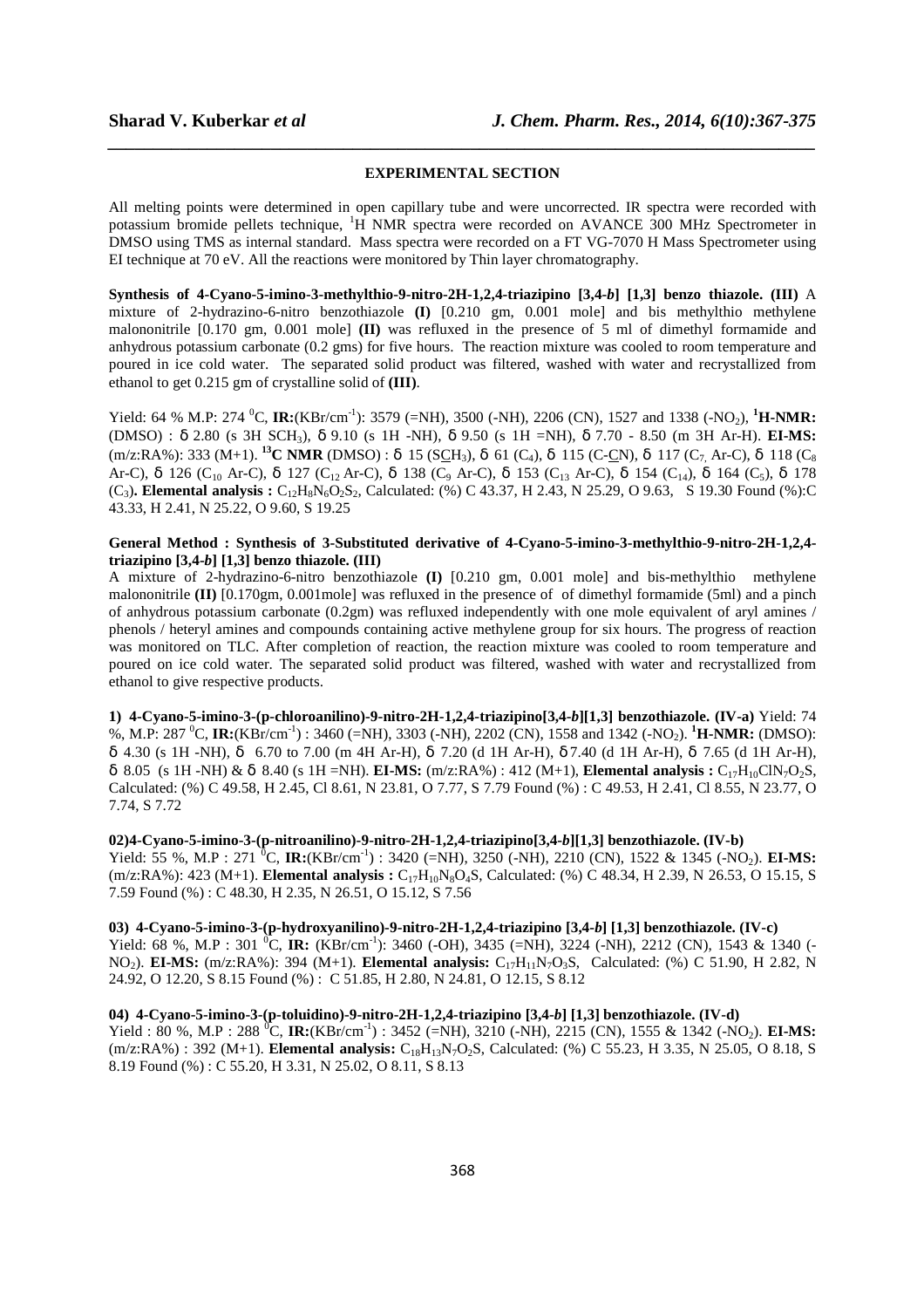**05) 4-Cyano-5-imino-3-(4'-nitrophenoxy)-9-nitro-2H-1,2,4-triazipino[3,4-***b***][1,3] benzothiazole. (V-a)**  Yield : 66 %, M. P : 265 <sup>0</sup>C, **IR:**(KBr/cm<sup>-1</sup>) : 3390 (=NH), 3124 (-NH), 2204 (CN), 1515 & 1334 (-NO<sub>2</sub>), 1116 (-C-O-C- stretching). **<sup>1</sup>H-NMR:** (DMSO): δ 6.70 (s 1H -NH), δ 7.00 (t 4H Ar-H), δ 7.50 (d 2H Ar-H), δ 7.80 (d 1H Ar-H), δ 8.80 (s 1H =NH). **EI-MS:** (m/z:RA%) : 424 (M+1). **Elemental analysis :** C17H9N7O5S, Calculated: (%) C 48.23, H 2.14, N 23.16, O 18.90, S 7.57 Found (%) : C 48.20, H 2.11, N 23.12, O 18.85, S 7.53

*\_\_\_\_\_\_\_\_\_\_\_\_\_\_\_\_\_\_\_\_\_\_\_\_\_\_\_\_\_\_\_\_\_\_\_\_\_\_\_\_\_\_\_\_\_\_\_\_\_\_\_\_\_\_\_\_\_\_\_\_\_\_\_\_\_\_\_\_\_\_\_\_\_\_\_\_\_\_*

## **06) 4-Cyano-5-imino-3-(4'-carboxylicphenoxy)-9-nitro-2H-1,2,4-triazipino[3,4-***b***] [1,3] benzothiazole. (V-b)**

Yield : 57 %, M. P : 285 <sup>0</sup>C, **IR:**(KBr/cm<sup>-1</sup>) : 3507 (-OH), 3450 (=NH), 3222 (-NH), 2210 (CN), 1620 (C=O), 1542 & 1345 (-NO2), 1085 (-C-O-C- stretching). **EI-MS:** (m/z:RA%) : 423 (M+1). **Elemental analysis :** C18H10N6O5S, Calculated: (%) C 51.19, H 2.39, N 19.90, O 18.94, S 7.59 Found (%) : C 51.15, H 2.31, N 19.88, O 18.92, S 7.54

#### **07) 4-Cyano-5-imino-3-(phenoxy)-9-nitro-2H-1,2,4-triazipino [3,4-***b***] [1,3] benzothiazole. (V-c)**

Yield : 52 %, M. P : 252 <sup>0</sup>C, **IR:** (KBr/cm<sup>-1</sup>) : 3425 (=NH), 3210 (-NH), 2215 (CN), 1542 & 1345 (-NO<sub>2</sub>), 1077 (-C-O-C- stretching). **EI-MS:**  $(m/z:RA\%)$ : 379 (M+1). **Elemental analysis:**  $C_{17}H_{10}N_6O_3S$ , Calculated: (%) C 53.96, H 2.66, N 22.21, O 12.69, S 8.47 Found (%) : C 53.91, H 2.60, N 22.15, O 12.55, S 8.44

**08) 4-Cyano-5-imino-3-(4'-methylphenoxy)-9-nitro-2H-1,2,4-triazipino [3,4-***b***] [1,3] benzothiazole. (V-d)**  Yield : 67 %, M. P : 290 <sup>0</sup>C, **IR:**(KBr/cm<sup>-1</sup>) : 3420 (=NH), 3208 (-NH), 2210 (CN), 1545 & 1352 (-NO<sub>2</sub>), 1082 (-C-O-C- stretching). **EI-MS:** (m/z:RA%) : 393 (M+1), **Elemental analysis :** C18H12N6O3S, Calculated: (%) C 55.10, H 3.08, N 21.42, O 12.23, S 8.17 Found (%) : C 55.06, H 3.02, N 21.37, O 12.20, S 8.11

#### **09) 4-Cyano-5-imino-3-(malononitrile)-9-nitro-2H-1,2,4-triazipino [3,4-***b***] [1,3] benzothiazole. (VI-a)**

Yield : 55 %, M. P : 322 <sup>0</sup>C, **IR:** (KBr/cm<sup>-1</sup>) : 3442 (=NH), 3182 (-NH), 2204 (CN), 1519 & 1338 (-NO<sub>2</sub>). <sup>1</sup>**H-NMR :** (DMSO): δ 4.30 (s 1H CH), δ 6.80 (s 1H -NH), δ 7.30 (d 1H Ar-H), δ 7.80 (d 1H Ar-H), δ 8.00 (d 1H Ar-H) & δ 8.50 (s 1H =NH). **EI-MS:** (m/z:RA%) : 351 (M+1). **Elemental analysis :** C14H6N8O2S, Calculated: (%) C 48.00, H 1.73, N 31.99, O 9.13, S 9.15 Found (%) : C 47.90, H 1.71, N 31.96, O 9.10, S 9.12

**10) 4-Cyano-5-imino-3-(α-ethylacetoacetyl)-9-nitro-2H-1,2,4-triazipino[3,4-***b***][1,3] benzothiazole. (VI-b)**  Yield : 65 %, M. P : 285 <sup>0</sup>C, **IR:** (KBr/cm<sup>-1</sup>) : 3410 (=NH), 3212 (-NH), 2220 (CN), 1617 (C=O), 1541 & 1350 (-NO<sub>2</sub>). **EI-MS:** (m/z:RA%) : 415 (M+1). **Elemental analysis :** C<sub>17</sub>H<sub>14</sub>N<sub>6</sub>O<sub>5</sub>S, Calculated: (%) C 49.27, H 3.41, N 20.28, O 19.30, S 7.74 Found (%) : C 49.23, H 3.35, N 20.21, O 19.25, S 7.70

**11) 4-Cyano-5-imino-3-(α-acetylacetone)-9-nitro-2H-1,2,4-triazipino[3,4-***b***][1,3] benzothiazole. (VI-c)** Yield : 57 %, M. P : 277 <sup>0</sup>C, **IR:** (KBr/cm<sup>-1</sup>) : 3430 (=NH), 3221 (-NH), 2205 (CN), 1615 (C=O), 1540 & 1355 (-NO<sub>2</sub>). **EI-MS:** (m/z:RA%) : 385 (M+1), **Elemental analysis :** C<sub>16</sub>H<sub>12</sub>N<sub>6</sub>O<sub>4</sub>S, Calculated: (%) C 50.00, H 3.15, N 21.86, O 16.65, S 8.34 Found (%) : C 49.92, H 3.11, N 21.80, O 16.63, S 8.30

**12) 4-Cyano-5-imino-3-(piperizino)-9-nitro-2H-1,2,4-triazipino[3,4-***b***][1,3] benzothiazole. (VII-a)**  Yield : 60 %, M. P : 262 <sup>0</sup>C, **IR:** (KBr/cm<sup>-1</sup>) : 3456 (=NH), 3221 (NH), 2194 (CN), 1541 & 1338 (-NO<sub>2</sub>). <sup>1</sup>**H-NMR:** (DMSO): δ 2.20 (s 1H NH), δ 2.40 to 3.00 (m 8H -CH2), δ 6.40 to 7.00 (m 3H Ar-H), δ 8.20 (s 1H -NNH) & δ 8.70 (s 1H =NH). **EI-MS:** (m/z:RA%) : 371 (M+1). **Elemental analysis :** C<sub>15</sub>H<sub>14</sub>N<sub>8</sub>O<sub>2</sub>S, Calculated: (%) C 48.64, H 3.81, N 30.25, O 8.64, S 8.66 Found (%) : C 48.60, H 3.75, N 30.21, O 8.62, S 8.60

#### **13) 4-Cyano-5-imino-3-(marpholino)-9-nitro-2H-1,2,4-triazipino[3,4-***b***] [1,3] benzothiazole. (VII-b)**

Yield : 64 %, M. P: 271 <sup>0</sup>C, **IR:** (KBr/cm<sup>-1</sup>) : 3422 (=NH), 3235 (-NH), 2208 (CN), 1542 & 1334 (- NO<sub>2</sub>), 1045 (C-O-C). **EI-MS:** (m/z:RA%) : 372 (M+1). **Elemental analysis :** C<sub>15</sub>H<sub>13</sub>N<sub>7</sub>O<sub>3</sub>S, Calculated: (%) C 48.51, H 3.53, N 26.40, O 12.92, S 8.63 Found (%) : C 48.45, H 3.50, N 26.37, O 12.88, S 8.61

### **14) 4-Cyano-5-imino-3-(piperidino)-9-nitro-2H-1,2,4-triazipino[3,4-***b***] [1,3] benzothiazole. (VII-c)**

Yield : 70 %, M. P: 285 <sup>0</sup>C, **IR:** (KBr/cm<sup>-1</sup>) : 3380 (=NH), 3210 (-NH), 2215 (CN), 1540 & 1345 (- NO<sub>2</sub>). **EI-MS:** (m/z:RA%) : 370 (M+1). **Elemental analysis :** C<sub>16</sub>H<sub>15</sub>N<sub>7</sub>O<sub>2</sub>S, Calculated: (%) C 52.02, H 4.09, N 26.54, O 8.66, S 8.68 Found (%) : C 51.91, H 4.03, N 26.50, O 8.62, S 8.65

#### **Chemistry :**

Multicomponent reactions which are one pot reactions constitute an especially attractive recent synthetic strategy since they provide easy and rapid access to large number of organic compounds with diverse substitution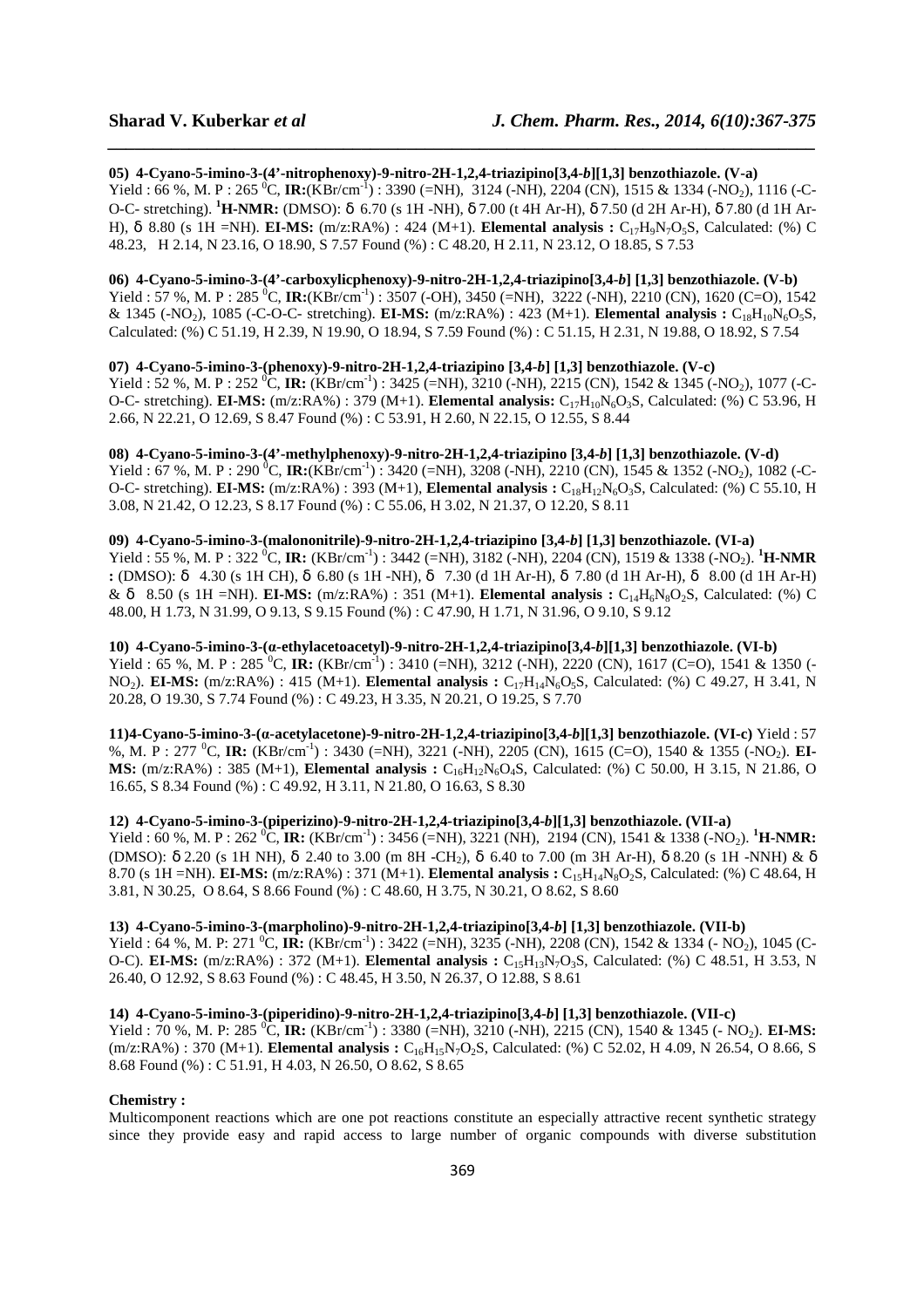pattern.Hence in the present work, we report one step multicomponent synthesis of 3-substituted derivatives of 4-Cyano -5-imino -3-methylthio-9-nitro-2H -1,2,4-triazipino [3,4-*b*] [1,3] benzothiazole **(IV,V,VI,VII).** 

*\_\_\_\_\_\_\_\_\_\_\_\_\_\_\_\_\_\_\_\_\_\_\_\_\_\_\_\_\_\_\_\_\_\_\_\_\_\_\_\_\_\_\_\_\_\_\_\_\_\_\_\_\_\_\_\_\_\_\_\_\_\_\_\_\_\_\_\_\_\_\_\_\_\_\_\_\_\_*

Accordingly, a mixture of 2-hydrazino-6-nitro benzothiazole **(I)** and bis methylthio methylene malononitrile **(II)** was refluxed in dimethyl formamide and anhydrous  $K_2CO_3$  independently with aryl amines / phenols / heteryl amines and compounds containing active methylene group to isolate respective 3-substituted derivatives **(IV,V,VI,VII). (Scheme-1)**



**(Scheme-1)**

Authentication of 3-substituted derivatives **(IV,V,VI,VII)** obtained by above multicomponent reactions was done by isolating the same compounds from the reaction of aryl amines/phenols/ heteryl amines/compounds containing active methylene group with 4-Cyano-5-imino-3-methylthio-9-nitro-2H-1,2,4-triazipino [3,4-*b*] [1,3] benzothiazole **(III)** under similar experimental conditions **(Scheme-2)**.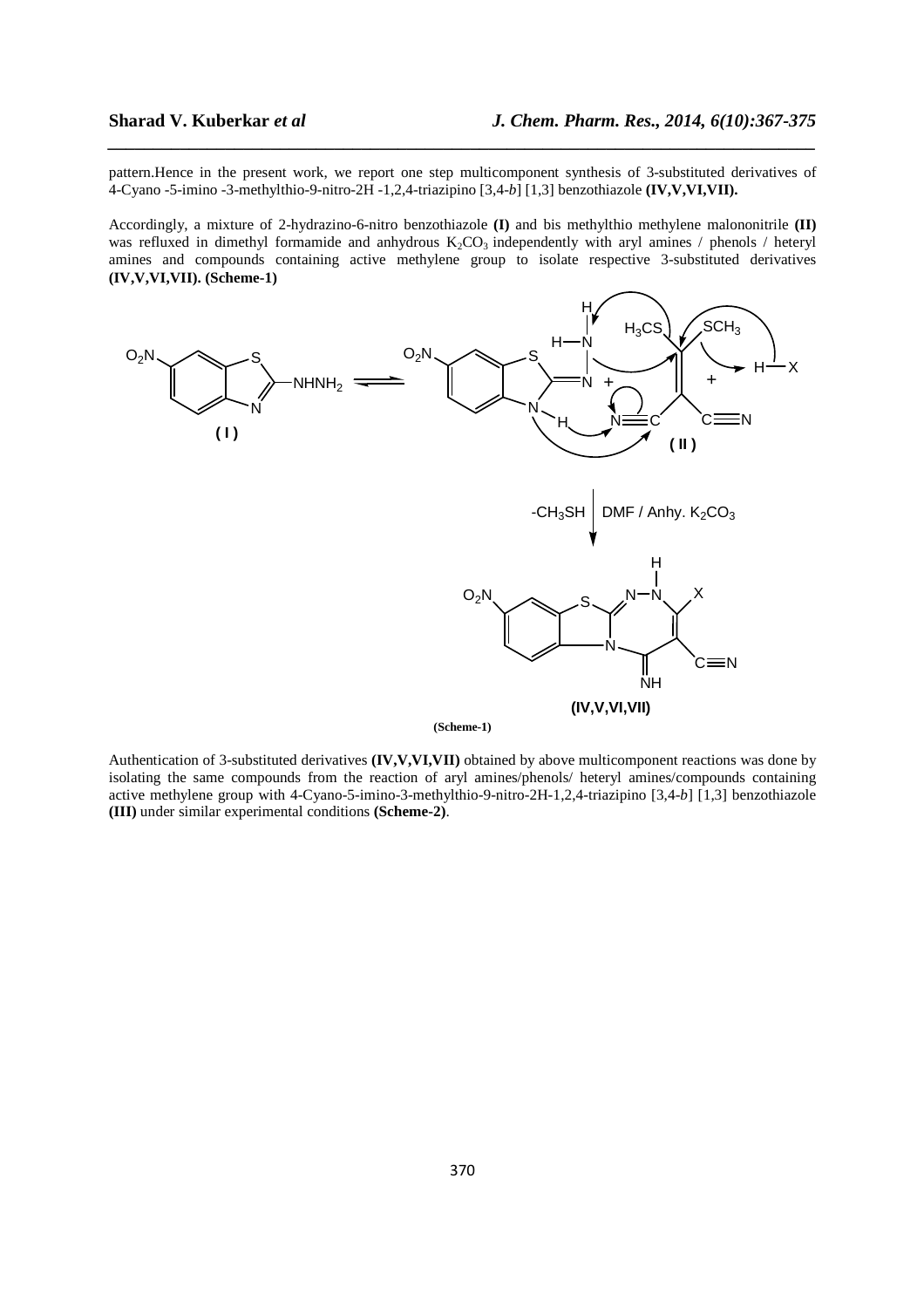

Where,  $X - H =$  Substituted aryl amines / phenols / heteryl amines and compounds containing active methylene group.

# **RESULTS AND DISCUSSION**

4-Cyano-5-imino-3-methylthio-9-nitro-2H-1,2,4-triazipino [3,4-*b*][1,3]benzothiazole **(III)** was heated independently under similar experimental condition with aryl amines / phenols / heteryl amines and compounds containing active methylene group to get respective 3-substituted derivatives **(IV-a-d, V-a-d, VI-a-c, VII-a-c)**. **(Scheme-3)**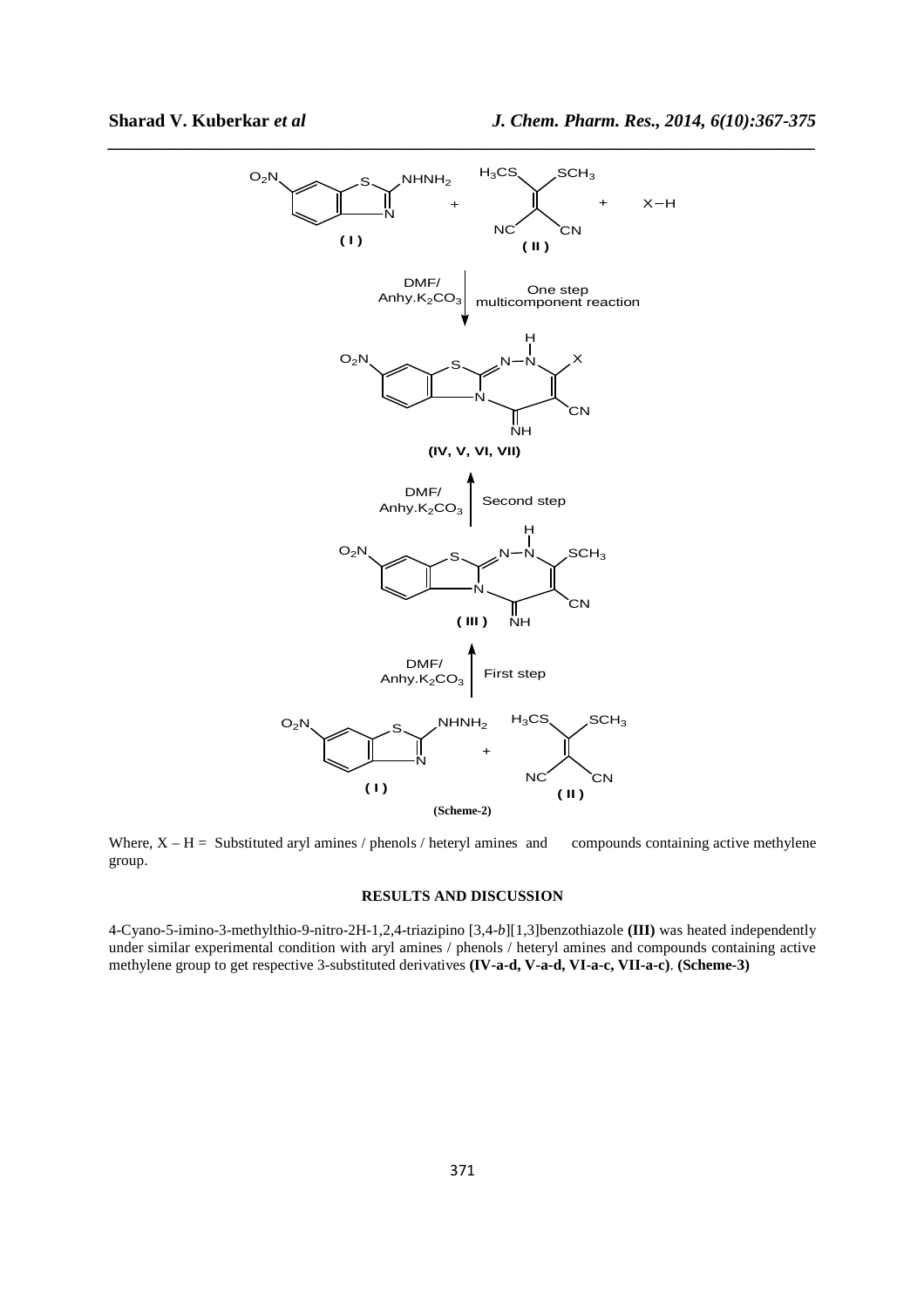

The mechanism of formation of compound **III** can be adduced as follows. **(Scheme-4)**.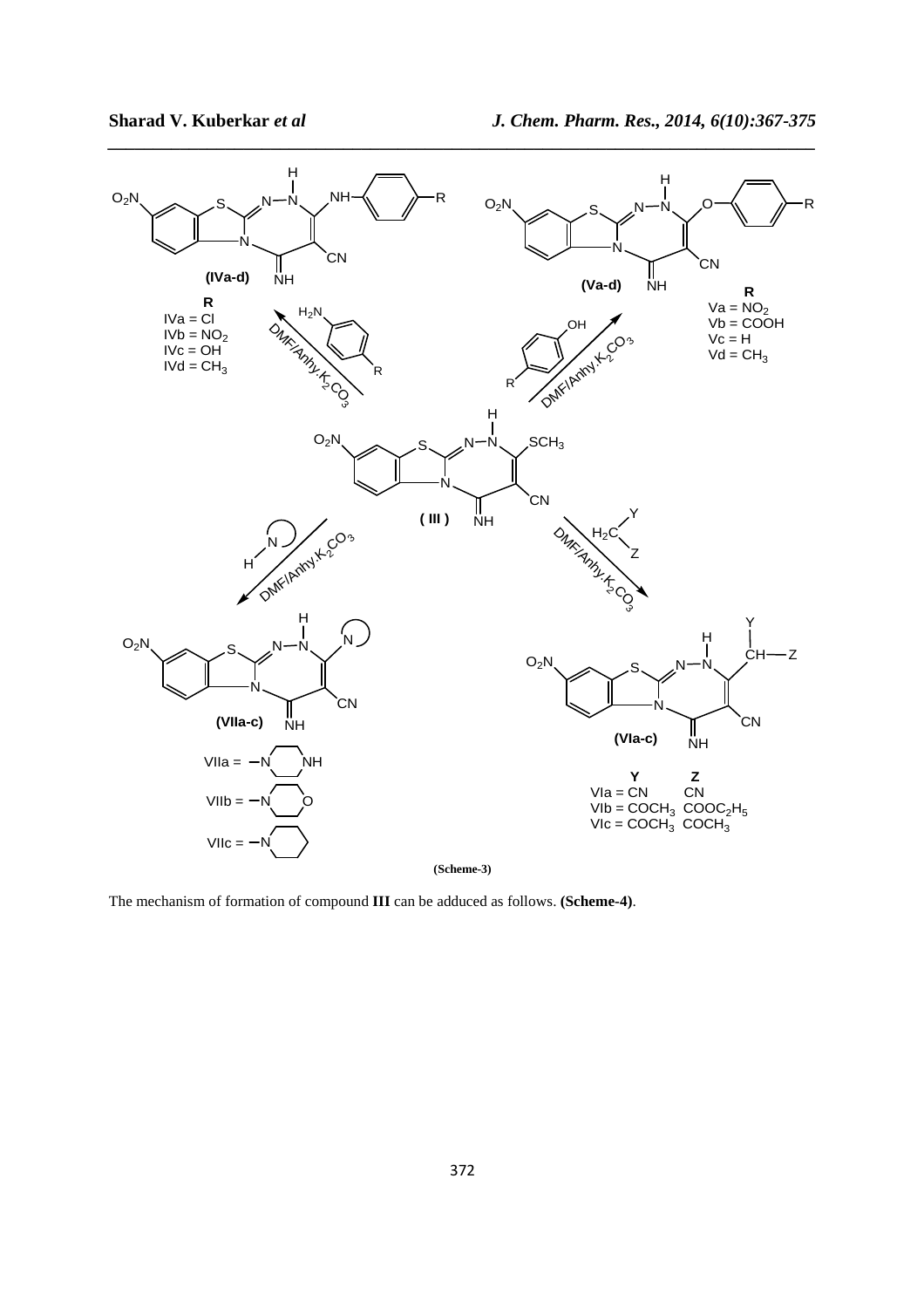

#### **Biological Activity :**

All newly synthesized 3-substituted derivatives **(IV-a-d, V-a-d, VI-a-c, VII-a-c)** were evaluated in-vitro for antibacterial activity against gram positive and gram negative bacterial strain such as *Bacillus Megatenium* and *Escherichia coli at concentration* 100<sub>µ</sub>/ml by disc diffusion method by using DMSO as solvent control and nutrient agar was employed as culture media. After 24h of incubation at  $37^{\circ}$ C, the zone of inhibition were measured in mm. The activity was compared with known antibiotic Streptomycin and the data was represented in **Table-1** and comparative representation shown in **Figure-1.** 

| Table 1 : Antibacterial activity of 3-substituted derivatives (IV-a-d, V-a-d, VI-a-c, VII-a-c) of 4-Cvano-5-imino-3-methylthio-9-nitro-2H- |
|--------------------------------------------------------------------------------------------------------------------------------------------|
| 1,2,4-triazipino $[3,4-b][1,3]$ benzothiazole (III)                                                                                        |

|              | <i>*Zone of inhibition (diameter in mm)</i> |              |
|--------------|---------------------------------------------|--------------|
| Sample code  | <b>B.</b> Megatenium                        | E. coli      |
|              | $100 \mu/ml$                                | $100 \mu/ml$ |
| IV-a         | 27                                          | 25           |
| IV-b         | 23                                          | 17           |
| $IV-c$       | 16                                          | 21           |
| IV-d         | 22                                          | 20           |
| $V-a$        | 19                                          | 18           |
| V-b          | 18                                          | 14           |
| V-c          | 17                                          | 20           |
| V-d          | 23                                          | 22           |
| VI-a         | 24                                          | 21           |
| VI-b         | 21                                          | 20           |
| $VI-c$       | 22                                          | 13           |
| VII-a        | 23                                          | 15           |
| VII-b        | 15                                          | 09           |
| VII-c        | 13                                          | 08           |
| Streptomycin | 35                                          | 28           |
| <b>DMSO</b>  |                                             |              |

*<sup>\*</sup>Each value is an average of three independent determinations ± Standard deviation. Note : '-' denotes no activity, 8-12 mm poor activity, 13-17 mm moderate activity,18-20 mm and above good activity.*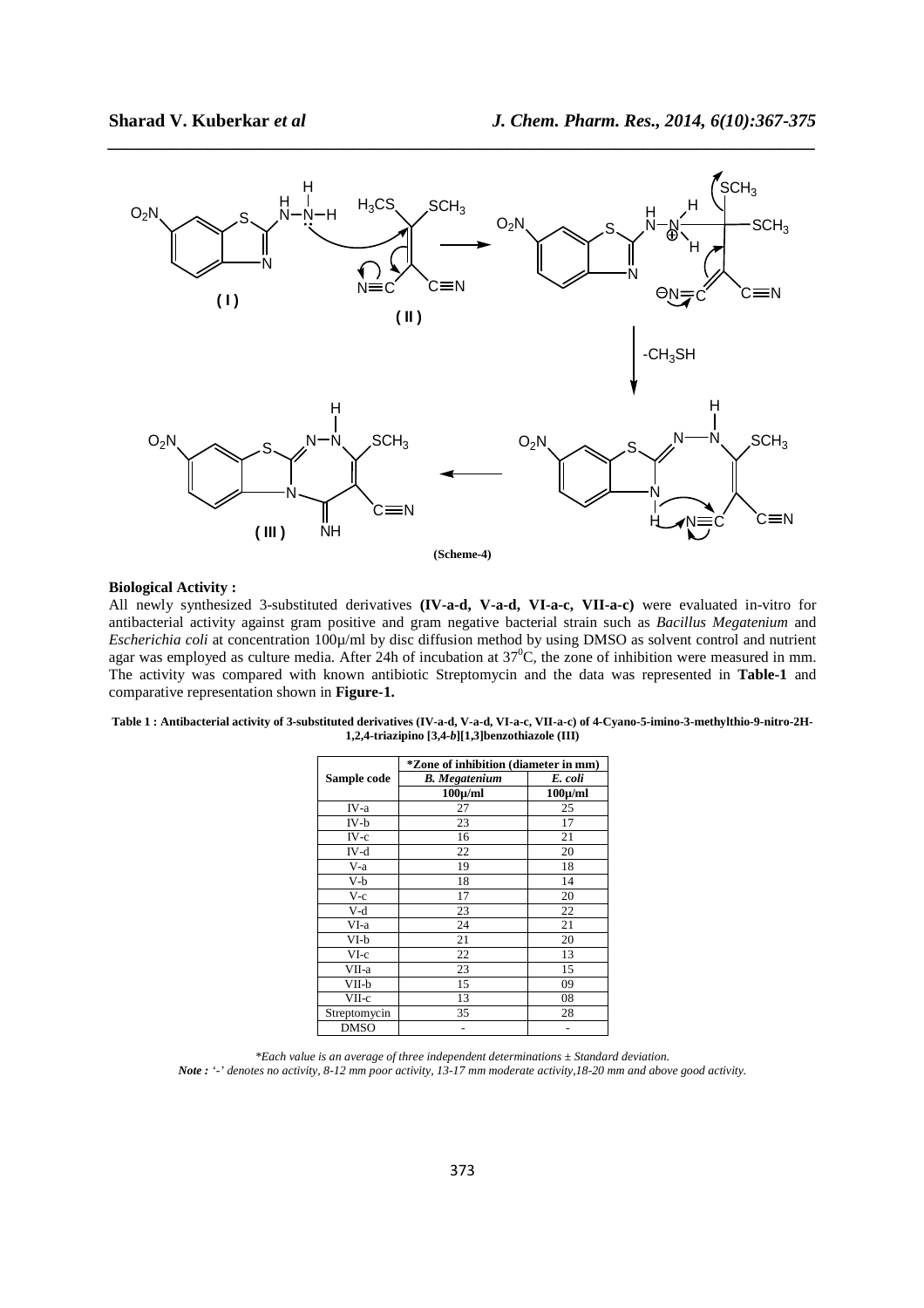# **Sharad V. Kuberkar** *et al*

#### **Figure- 01**

Antibacterial Activity shown by Graphical representation of 3-substituted derivatives of 4-Cyano-5-imino-3methylthio-9-nitro-2H-1,2,4-triazipino [3,4 triazipino [3,4-*b*] [1,3] benzothiazole (III) by Disc Diffusion Method

*\_\_\_\_\_\_\_\_\_\_\_\_\_\_\_\_\_\_\_\_\_\_\_\_\_\_\_\_\_\_\_\_\_\_\_\_\_\_\_\_\_\_\_\_\_\_\_\_\_\_\_\_\_\_\_\_\_\_\_\_\_\_\_\_\_\_\_\_\_\_\_\_\_\_\_\_\_\_*



#### **CONCLUSION**

In conclusion a facile multicomponent and one pot synthesis has been developed for the title compounds using readily available starting materials. All the 14 newly synthesized compounds were screened for antibacterial activity studies at a concentration of 100µ/ml using DMSO as a control and Streptomycin used asstandard against gram positive and gram negative bacteria. The data in the **Table 1** indicates that among the synthesized compounds Iva, IV-b, IV-d, V-a, V-d, VI-a, VI-b, and VII-a compounds was found to possess a broad spectrum activity. However, the activities of the tested compounds are much less than those of standard antibacterial agents used. a control and Streptomycin used asstandard against gram<br> **ble 1** indicates that among the synthesized compounds Iva,<br>
it was found to possess a broad spectrum activity. However,<br>
those of standard antibacterial agents used

#### **Acknowledgements**

Authors are grateful to the Director, Indian Institute of Chemical Technology (IICT), Hyderabad (India) for Authors are grateful to the Director, Indian Institute of Chemical Technology (IICT), Hyderabad (India) for<br>providing spectra and also gratefully acknowledge to Dr. N.V. Kalyankar, Principal, Yeshwant College, Nanded (India) for encouragement and providing laboratory facilities.

#### **REFERENCES**

[1] K.Hoffmann and E.Urech, German patent 1,062; *Chem, Abstr.* 55, 1961, 2601b.

- [2] A.Wander, Netherlands Appl. 293, 201, *Chem. Abstr*. 64, **1996**, 8220e.
- [3] A.Wander, Swiss 422,793; *chem. Abstr* . 68, **1968**, 105265.
- [4] J. Schmutz., F. Hunziker, G. Stille and H. Lauener, *Chim Ther*, 2, **1967**, 424.

[5] H.R. Buerk, R. Ficsher, F. Hunziker., F. Kuenzle, T.J. Petcher, J. Schmutz, H.P. Weber and T.G. White, *Eur J. Med Chem*, 13, **1978**, 479.

[6] R.H. Nicol, M.J. Slater and S.T. Hodgson, PCT Int. Appl. WO 9219, 9219, 277; *Chem. Abstr* . 118**, 1993**, 124570 K.

[7] R.H. Nicol, M.J. Slater and S.T. Hodgson, PCT Int. Appl. WO 9219607, *Chem.Abstr*. 118, **1993**, 12457p.

[8] Hester, J.B; (Jr) (Upjohn Co.) Ger, offen. 2203, 782; U.S. Appl. 114, 049; *Chem.Abstr.* **1979**, 77, 126708 V.

[9] Roy S.K; Choudhari, K.A; Basu, S.N; Gupta, S.K; Banerjee S.N; Roy A.B; and Ghosh J.J. *Ind. J. Chem.* **1989**, *288*, 465.

[10] Sondhi, S.M; Mahajan, M.P; and Ralhan, N.K; 10] *Ind.J.Chem.* **1976**, *148*, 708.

[11] Alaka, B.V; Patnaik, D. and Raut, M.K. *J. Ind. Chem. Soc.* **1982**, *59,* 1168.

[12] Baheti K.G; and Kuberkar S.V; *Indian Drugs*, **2003**, *40(12)*, 686-691.

[13] Z. Polivka, J. Holubek, E. Svatek, A. Dlabae, D. Pucek, Z. Sedivy and M. Protiva, Czech, Chem. Commun. 48 (5), **1983**, 1465-76.

[14] J.P. Maffrand, J.M. Pereillo, F-Eloy, D. Anbert, Er *J. Med. Chem. Chim. Ther* 11(5), 1976, 467-470 (French).

[15] Joseph P.K. A.Mittal and M. Sivakumaran, *Indian Pat.* Appl. IN 2005 CH 00443A, **2007 2007,** (English) India.